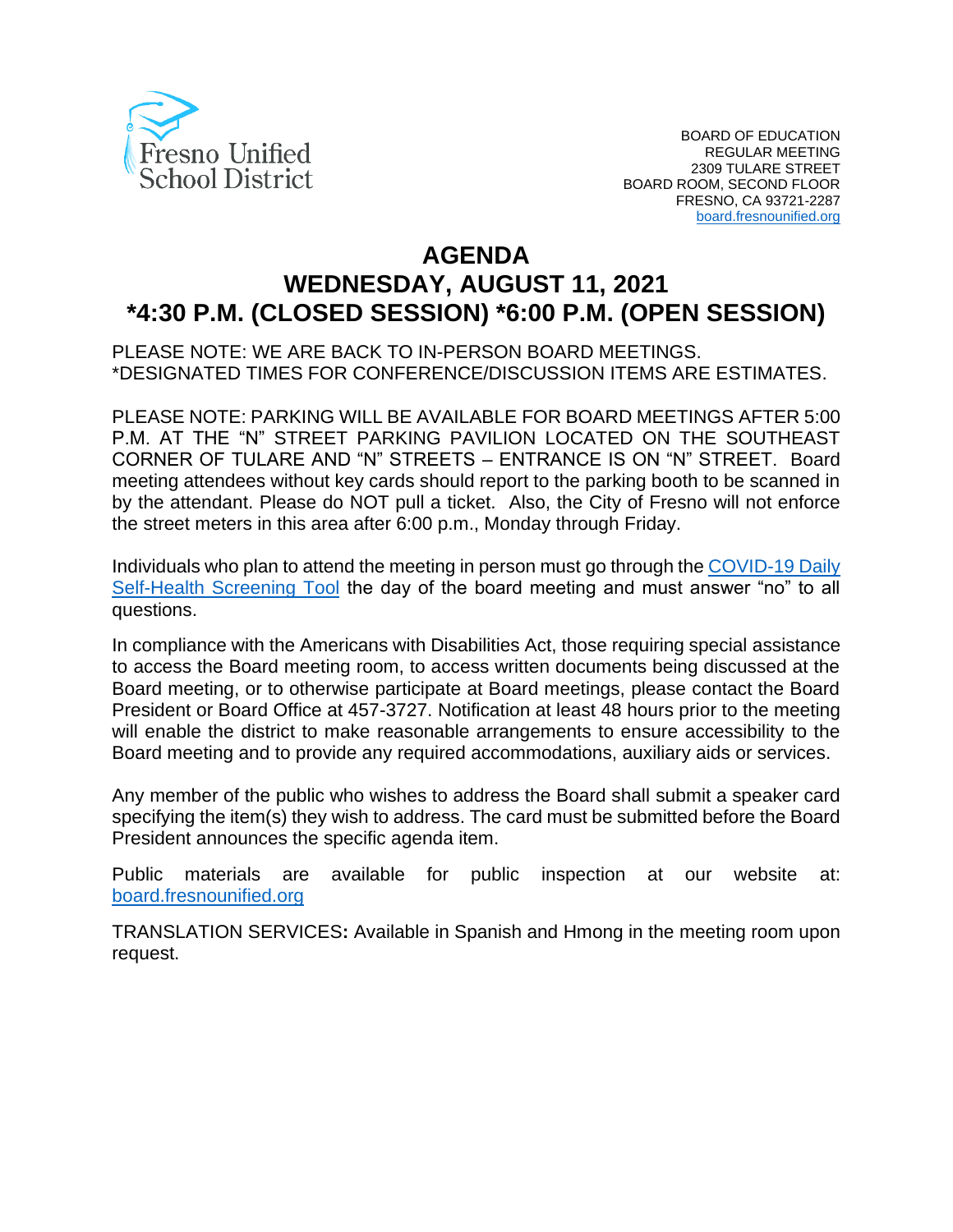**\*4:30 P.M**.

**CALL** Meeting to Order

**OPPORTUNITY** for Public Comment on Closed Session Agenda Items **RECESS** for Closed Session to discuss the following**:**

- 1. Student Expulsions Pursuant to Education Code Section 35146.
- 2. Conference with Labor Negotiator (Government Code Section 54957.6); FUSD Negotiator(s): Paul Idsvoog; Employee Organizations(s): FTA, CSEA, Chapter 125, CSEA, Chapter 143, SEIU, Local 521, FASTA/SEIU, Local 521/CTW, CLC, Fresno Unified Building & Construction Trades/FTA; International Association of Machinists and Aerospace Workers (IAMAW), Unrepresented Employees: All Management, Confidential, and Supervisory Employees.
- 3. Public Employee Discipline/Dismissal/Release/Reassignment/Resignation.
- 4. Public Employment/Appointment (Government Code Section 54957).
	- a. Instructional Superintendent
- 5. Conference with Legal Counsel Existing Litigation (Government Code Section 54956.9(d)(1)).
	- a. Louie Martinez, a minor by and through his Guardian ad Litem, Martina Zamaripa vs. Fresno Unified School District Fresno Superior Court No. 20CECG01017 Claim No. GL19-0709-3412
	- b. L.E. v. Fresno Unified School District Fresno Superior Court No. 17CECG03227 Claim No. 17-0215-0022
- 6. Conference with Legal Counsel Anticipated/Pending/Threatened Litigation (Government Code Section 54956.9(d)(2)).
	- a. Brent Bertsche v. Fresno Unified Workers' Compensation Fresno Unified Case No. 2014-0631
	- b. Linda Koetsier v. Fresno Unified Workers' Compensation Fresno Unified Case No. WC18-0418-983
	- c. BKK Working Group Tolling Agreement

**\*6:00 P.M., RECONVENE** and report action taken during Closed Session, if any.

## **PLEDGE OF ALLEGIANCE**

## **HEAR Report from Superintendent**

## **BOARD/SUPERINTENDENT COMMUNICATION**

## **OPPORTUNITY for Public Comment on Consent Agenda Items**

**ALL CONSENT AGENDA** items are considered routine by the Board of Education and will be enacted by one motion. There will be no separate discussion of items unless a Board member so requests, in which event, the item(s) will be considered following approval of the Consent Agenda.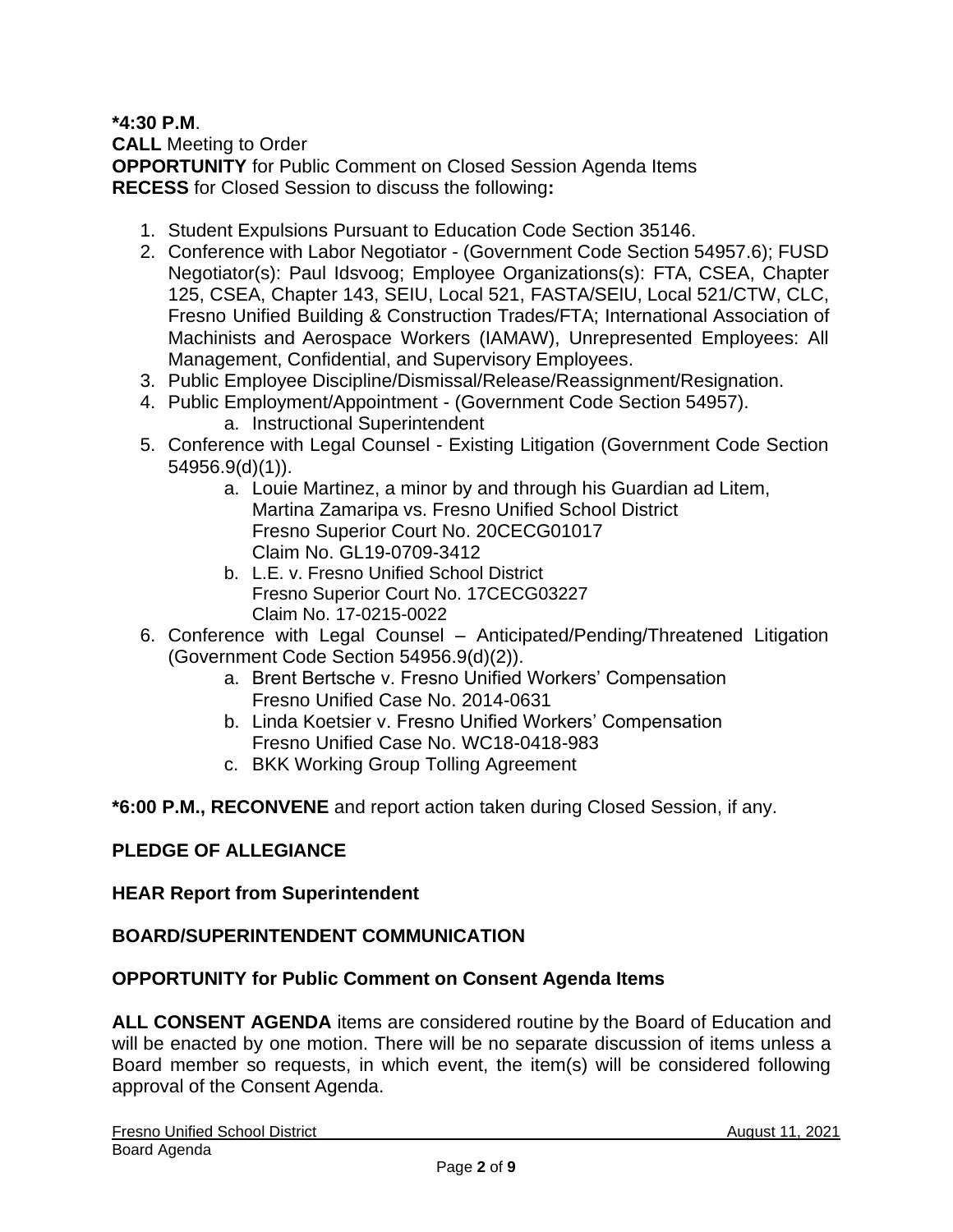# **A. CONSENT AGENDA**

## **A-1, APPROVE Personnel List**

Included in the Board binders is the Personnel List, Appendix A, as submitted. The Superintendent recommends approval. Fiscal impact: There is no fiscal impact to the district at this time. Contact person: Paul Idsvoog, telephone 457-3548.

#### **A-2, ADOPT Findings of Fact and Recommendations of District Administrative Board**

The Board of Education received and considered the Findings of Fact and Recommendations of District Administrative Panels resulting from hearings on expulsion and readmittance cases conducted during the period since the June 16, 2021 Regular Board Meeting. The Superintendent recommends adoption. Fiscal impact: There is no fiscal impact to the district at this time. Contact person: Kim Mecum, telephone 457-3731.

## **A-3, APPROVE Minutes from Prior Meeting**

Included in the Board binders are the draft minutes for the June 16, 2021 Regular Board Meeting. The Superintendent recommends approval. Fiscal impact: There is no fiscal impact to the district at this time. Contact person: Robert G. Nelson, telephone 457-3884.

#### **A-4, ADOPT Resolution 21-01, Authorizing Debt Service Estimate to be Provided to the County of Fresno Respecting Unsold General Obligation Bonds of the Fresno Unified School District Relating to the Measure M Authorization for Fiscal Year 2021/22**

Included in the Board binders and recommended for adoption is Resolution 21- 01, to authorize the district's debt service estimate to be provided to the County of Fresno respecting unsold Measure M bonds for fiscal year 2021/22. The \$325 million Measure M bond was approved by district voters at an election held on March 03, 2020, and the district recently issued the initial \$80 million in bonds. The district expects to issue the next series of Measure M bonds during fiscal year 2021/22. In order to provide the resources required to enable the district to pay debt service on the next issue of Measure M bonds, the district is requesting the County of Fresno to levy a property tax on the upcoming tax rolls. The Superintendent recommends adoption. Fiscal impact: Adoption of the resolution has no direct fiscal impact. Contact person: Karin Temple, telephone 457-3134.

## **A-5, APPROVE Budget Revision No. 1 for Fiscal Year 2021/22**

Included in the Board binders is Budget Revision No. 1 for fiscal year 2021/22. Periodic updates to the district's budget are presented to the Board of Education for approval. The Superintendent recommends approval. Fiscal impact: As a result, the Unrestricted General Fund Reserve for Economic Uncertainties is estimated at approximately \$108.6 million at June 30, 2022. Contact person: Santino Danisi, telephone 457-6226.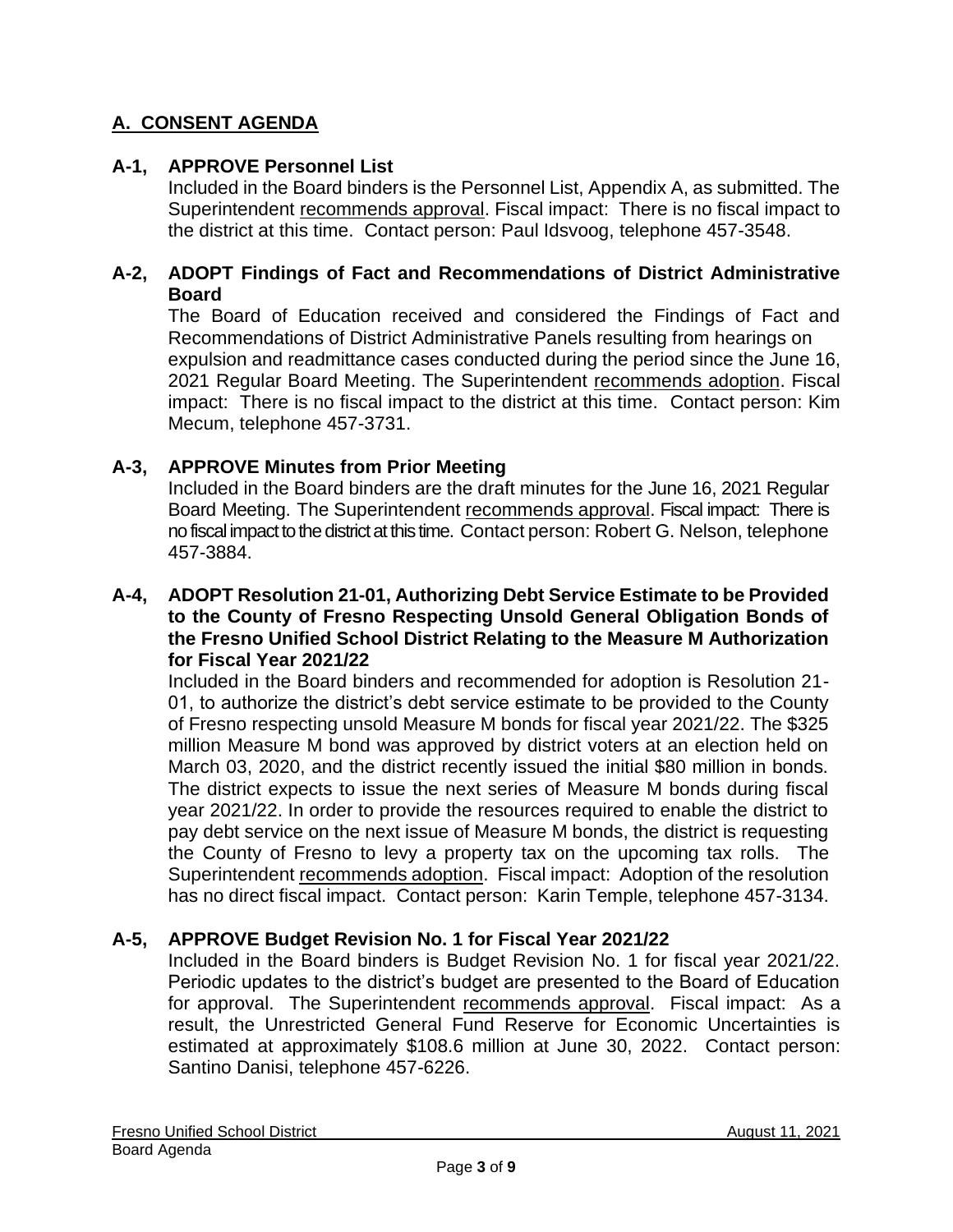#### **A-6, APPROVE Annual Agreements for the 2021/22 School Year**

Included in the Board binders is a matrix detailing agreements to provide services to Fresno Unified School District. These agreements include the following categories:

- College and Career Readiness
- Athletics
- Maintenance and Operations
- Targeted Assistance:
	- o Student Achievement Outcomes
	- o Social Emotional Supports
- Professional Development

Contracts will commence after Board approval and will end no later than June 30, 2022. The Superintendent recommends approval. Fiscal impact: Sufficient funds have been budgeted in the 2021/22 budget. These investments will be funded through the appropriate budgets, as detailed in the matrix. Contact person: Santino Danisi, telephone 457-6226.

#### **A-7, APPROVE Memorandum of Understanding with Carter G. Woodson Public Schools**

Included in the Board binders is a Memorandum of Understanding (MOU) with Agape, Inc, a California nonprofit public benefit corporation that manages and operates Carter G. Woodson Public Charter School. The MOU details the relationship between the district, the Charter Corporate Entity, and the charter school regarding operations, oversight, and monitoring. The Superintendent recommends approval. Fiscal impact: Charter law allows for a 01% to 03% oversight fee to authorizers from each charter. Contact person: Kim Mecum, telephone 457-3731.

#### **A-8, APPROVE Amendment of California School Management Agreement for Emergency Connectivity Fund Applications**

Included in the Board binders is an amendment to the existing agreement with California School Management, to assist the district in creating the forms and applications required for participation in the Emergency Connectivity Fund (ECF). The Emergency Connectivity Fund provides federal funding to eligible schools and libraries for devices and internet service to support unserved or underserved students, school staff and library patrons while off-campus. The Superintendent recommends approval. Fiscal impact: The cost for the consulting services is 1% of ECF Program applications submitted, not to exceed a total amount of \$50,000. Sufficient funds are available in the Information Technology budget. Contact person: Tami Lundberg, telephone 457-3868.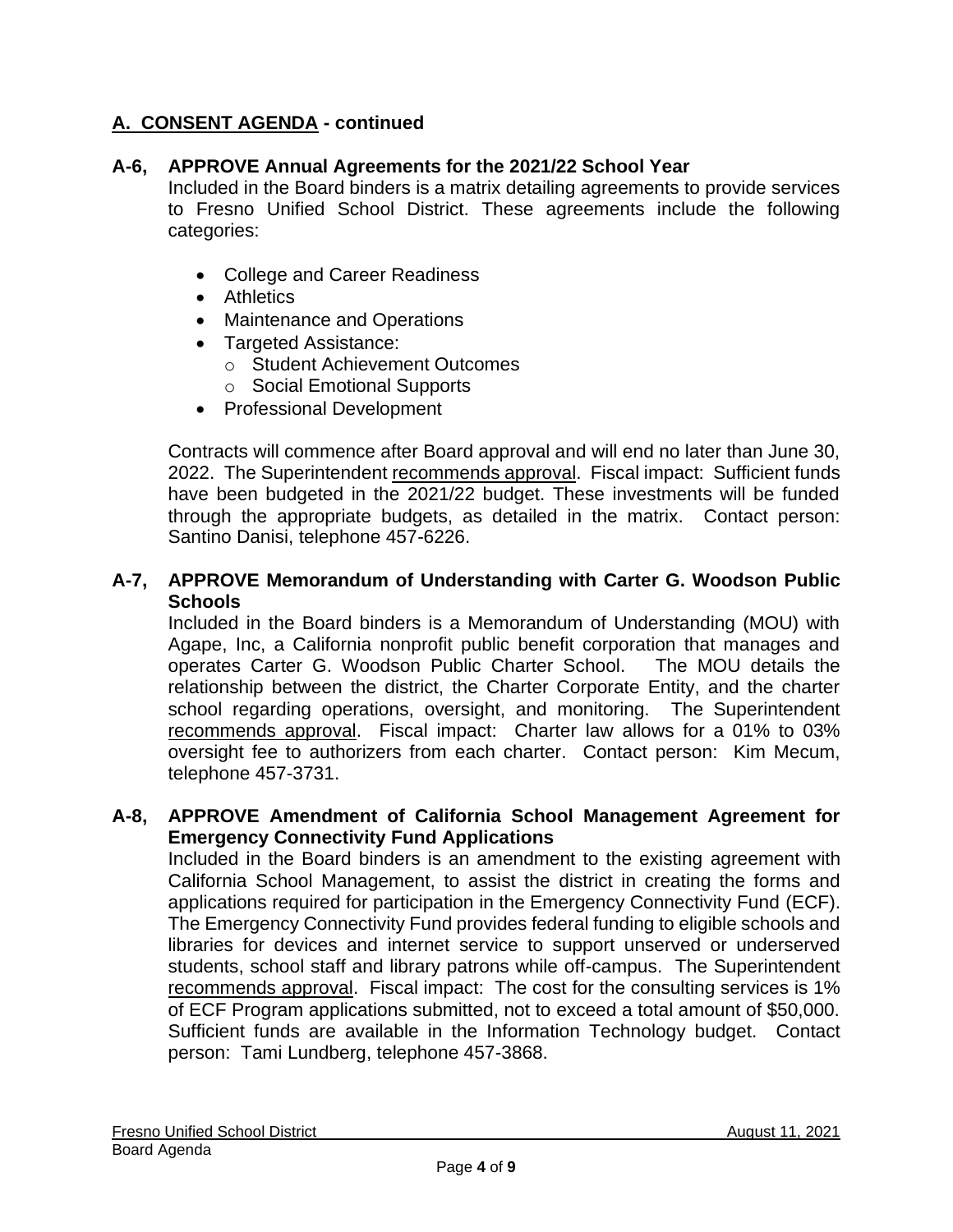#### **A-9, APPROVE Award of Bid 22-01, Addams Elementary School Building Additions and Modernization**

Included in the Board binders is information on Bid 22-01, for construction of a new five-classroom early learning building, seven new primary grade modular classrooms and space remodel for two additional classrooms, administration building with student support spaces, and site improvements at Addams Elementary School. The project also includes relocation of the main campus entry from McKinley Avenue to Hughes Avenue for increased pedestrian and vehicular safety, new parking and student drop-off areas, accessibility improvements, updating existing modular classrooms, and removal of a 66-year-old building and 13 modular buildings ranging from 23-56 years old. Staff recommends award to the lowest responsive, responsible bidder: AMG & Associates, Inc. (Santa Clarita, California) \$11,654,000 The Superintendent recommends approval. Fiscal impact: Sufficient funds in the amount of \$11,654,000 are available in the Measure M fund. Contact person: Karin Temple, telephone 457-3134.

#### **A-10, APPROVE Proposed Revisions and ADOPT Revised Board Policy**

Included in the Board binders is the following revised Board Policy (BP): 6158 Independent Study. The Board is asked to approve the proposed revisions and adopt the revised board policy. The revised board policy meets the legal mandates recommended by the California School Boards Association. The Superintendent recommends approval and adoption. Fiscal impact: There is no fiscal impact to the district at this time. Contact person: Kim Mecum, telephone 457-3731.

## **A-11, DENY Claim GL19-0919-5487**

Included in the Board binders is a Claim for Damages by Keona Smith, case GL19- 0919-5487. The Superintendent recommends the Claim be denied, and the matter referred to the district's Executive Director of Benefits and Risk Management for further handling. Fiscal impact: There is no fiscal impact to the district at this time. Contact person: Santino Danisi, telephone 457-6226.

#### **A-12, RATIFY Master Services Agreement with Frontline Technologies Group**

Included in the Board binders is a one-year Master Services Agreement with Frontline Technologies Group, LLC dba Frontline. Frontline provides electronic health records from an online data base for Fresno Unified School District Health Services Department staff to document all student medical and health interactions. This agreement ensures Health Services staff use consistent documentation by utilizing district standard templates to create, execute and monitor care plans, tracking screenings, immunizations, and medical administrations. Contract is in the amount of \$126,492, beginning July 01, 2021 through June 30, 2022. The Superintendent recommends ratification. Fiscal impact: Sufficient funds in the amount of \$126,492 are available in the Health Services budget. Contact person: Kim Mecum, telephone 457-3731.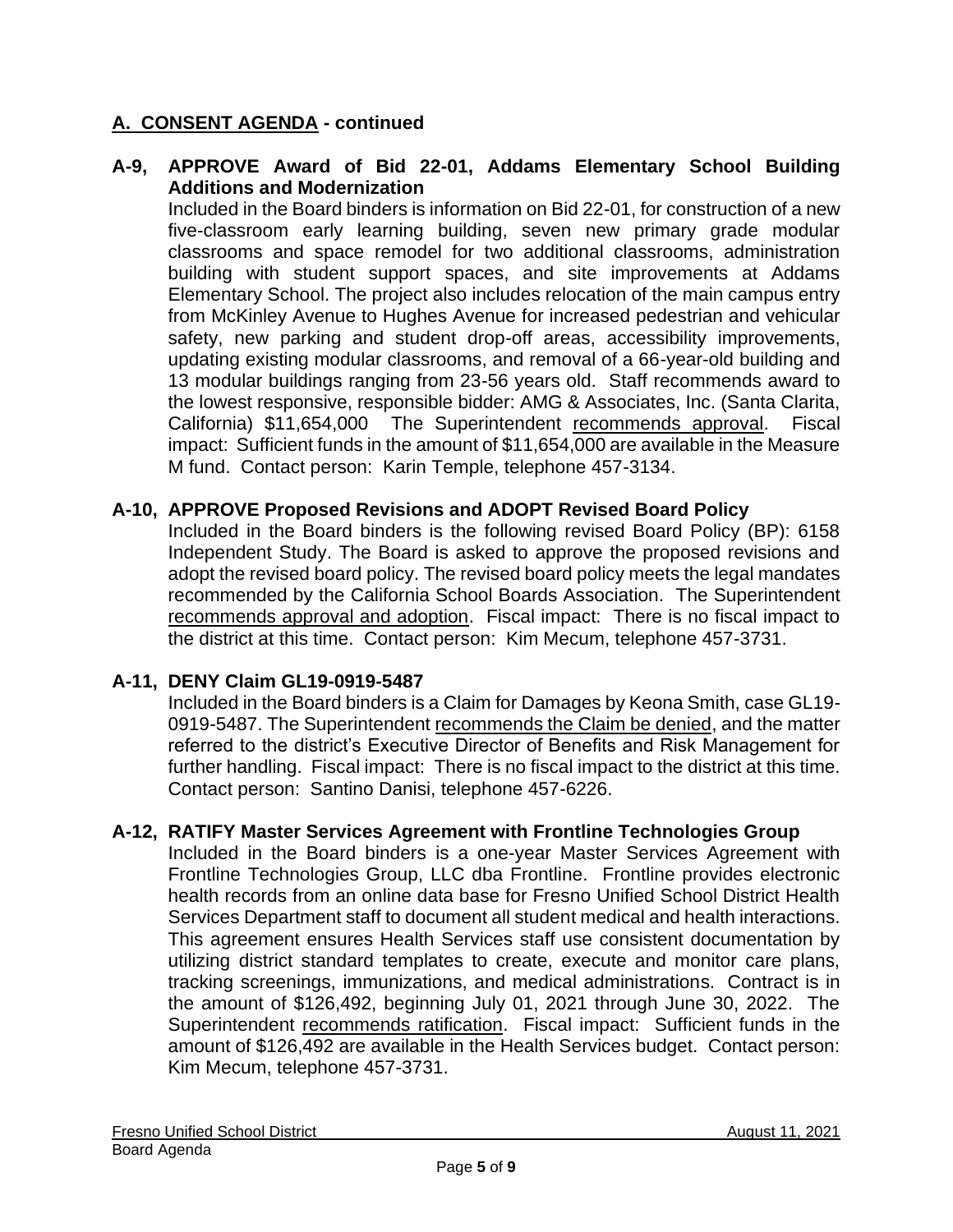#### **A-13, RATIFY Change Orders**

Included in the Board binders is information on Change Orders for the following projects:

| Bid 20-11, Ericson Elementary School Early Learning Building Construction<br>and Interim Housing Infrastructure    |    |         |
|--------------------------------------------------------------------------------------------------------------------|----|---------|
| Change Order 10 presented for ratification                                                                         | \$ | 24,925  |
| Bid 21-01, Hoover High School Event Center Painting and Fire Proofing<br>Change Order 1 presented for ratification | \$ | 24,622  |
| Bid 21-04, McLane High School New CTE Digital Media Arts Lab                                                       |    |         |
| Change Order 1 presented for ratification                                                                          | S  | 26,030  |
| Bid 21-07, McLane High School Fire Alarm Upgrade                                                                   |    |         |
| Change Order 4 presented for ratification                                                                          | \$ | 6,461   |
| Bid 21-11, Edison High School Gymnasium Addition                                                                   |    |         |
| Change Orders 1-3 presented for ratification                                                                       | \$ | 154,399 |
| Bid 21-14, McLane High School Stadium Scoreboard Replacement                                                       |    |         |
| Change Order 1 presented for ratification                                                                          | S  | 37,500  |
| Bid 21-24, Columbia Elementary School Classroom Building Addition                                                  |    |         |
| Change Order 2 presented for ratification                                                                          | \$ | 5,641   |

The Superintendent recommends ratification. Fiscal impact: Sufficient funds in the amount of \$279,578 are available in the Measure X fund. Contact person: Karin Temple, telephone 457-3134.

#### **A-14, RATIFY the Filing of Notices of Completion**

Included in the Board binders are Notices of Completion for the following projects, which have been completed according to plans and specifications.

Bid 19-42 Sections B ,C and D, Lighting Improvements at Various Schools

Bid 19-50 Sections A and B, Portable Classroom Relocation and Infrastructure for Ewing, Kirk, Phoenix, Sunset, Vang Pao and Wilson Elementary Schools

Bid 20-11, Ericson Elementary School Early Learning Building Construction and Interim Housing Infrastructure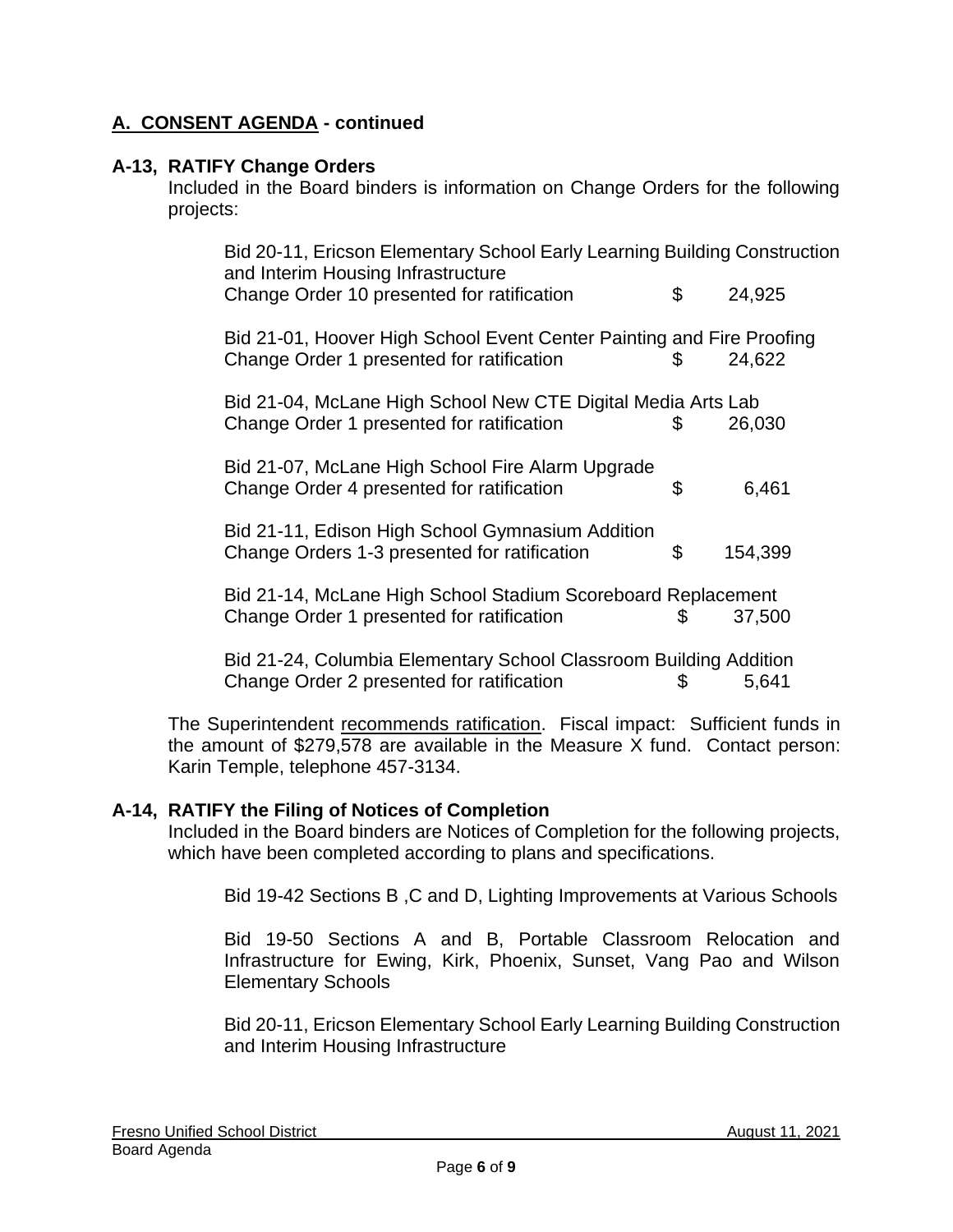Bid 20-54 Section B, Modular Classroom Infrastructure for Lawless, Lincoln and Malloch Elementary Schools

Bid 21-01, Hoover High School Event Center Painting and Fire Proofing

Bid 21-07, McLane High School Fire Alarm Upgrade

Bid 21-12 Sections A and B, Gymnasium Scoreboard Replacement at Various Middle Schools

Bid 21-14, McLane High School Stadium Scoreboard Replacement

The Superintendent recommends ratification. Fiscal impact: Retention funds are released in accordance with contract terms and California statutes. Contact person: Karin Temple, telephone 457-3134.

#### **A-15, RATIFY Purchase Orders from May 01, 2021 through May 31, 2021, and one Purchase Order from February 2021**

Included in the Board binders is information on purchase orders issued from May 01, 2021 through May 31, 2021, and one purchase order from February 2021. The February purchase order is for the Fresno Police Department and reflects a reduced amount in recognition of limited service demand during school closure. For the reported dates, no purchase orders are identified that may present a potential conflict of interest for an individual Board member. Please be advised that pursuant to Board Bylaw 9270, each individual Board member has a continuing duty to disclose and abstain from voting on any item where the potential for a conflict of interest exists. The Superintendent recommends ratification. Fiscal impact: Funding is noted on the attached pages. Contact person: Karin Temple, telephone 457-3134.

## **END OF CONSENT AGENDA (ROLL CALL VOTE)**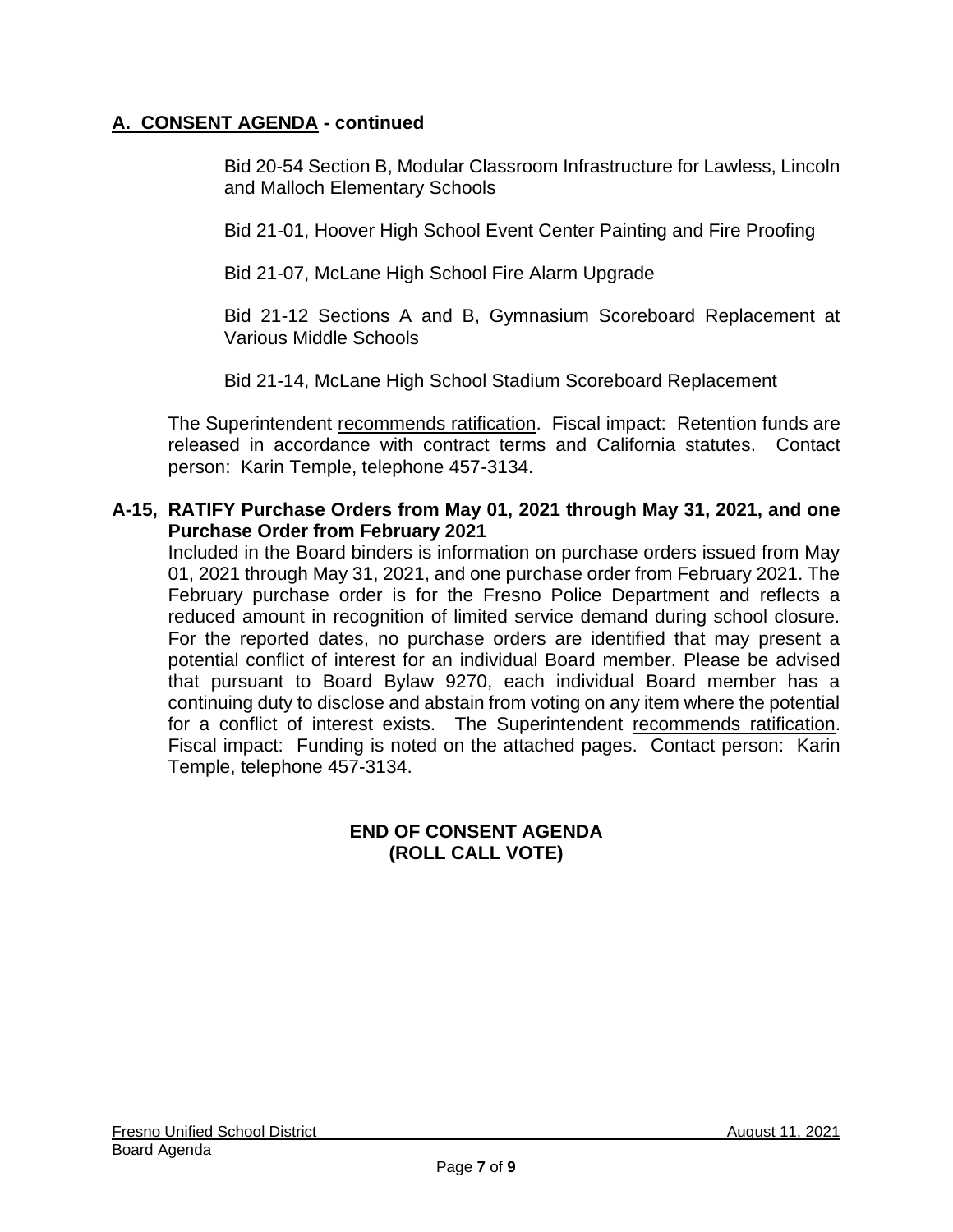# **UNSCHEDULED ORAL COMMUNICATIONS**

Individuals who wish to address the Board on topics within the Board's subject matter jurisdiction, but **not** listed on this agenda may do so at this time. If you wish to address the Board on a specific item that is listed on the agenda, you should do so when that specific item is called. Individuals shall submit a speaker card specifying the topic they wish to address. The card must be submitted before the Board President announces unscheduled oral communications.

While time limitations are at the discretion of the Board President, generally members of the public will be limited to a maximum of three (3) minutes per speaker for a total of thirty (30) minutes of public comment as designated on this agenda. Any individual who has not had an opportunity to address the Board during this initial thirty (30) minute period may do so at the end of the meeting after the Board has addressed all remaining items on this agenda. Without taking action and only as expressly permitted by Board Bylaw 9323, Board members may ask questions, make brief announcements, or provide a brief response to statements presented by the public about topics raised in unscheduled oral communications. Board members must be recognized by the President in order to speak and will generally be limited to no more than one (1) minute each for this purpose. The Board President shall have the discretion to further limit Board members' opportunity to speak on topics raised in unscheduled oral communications to ensure the orderly and efficient conduct of district business.

Members of the public with questions on school district issues may submit them in writing. The Board will automatically refer to the Superintendent any formal requests that are brought before them at this time. The appropriate staff member will furnish answers to questions.